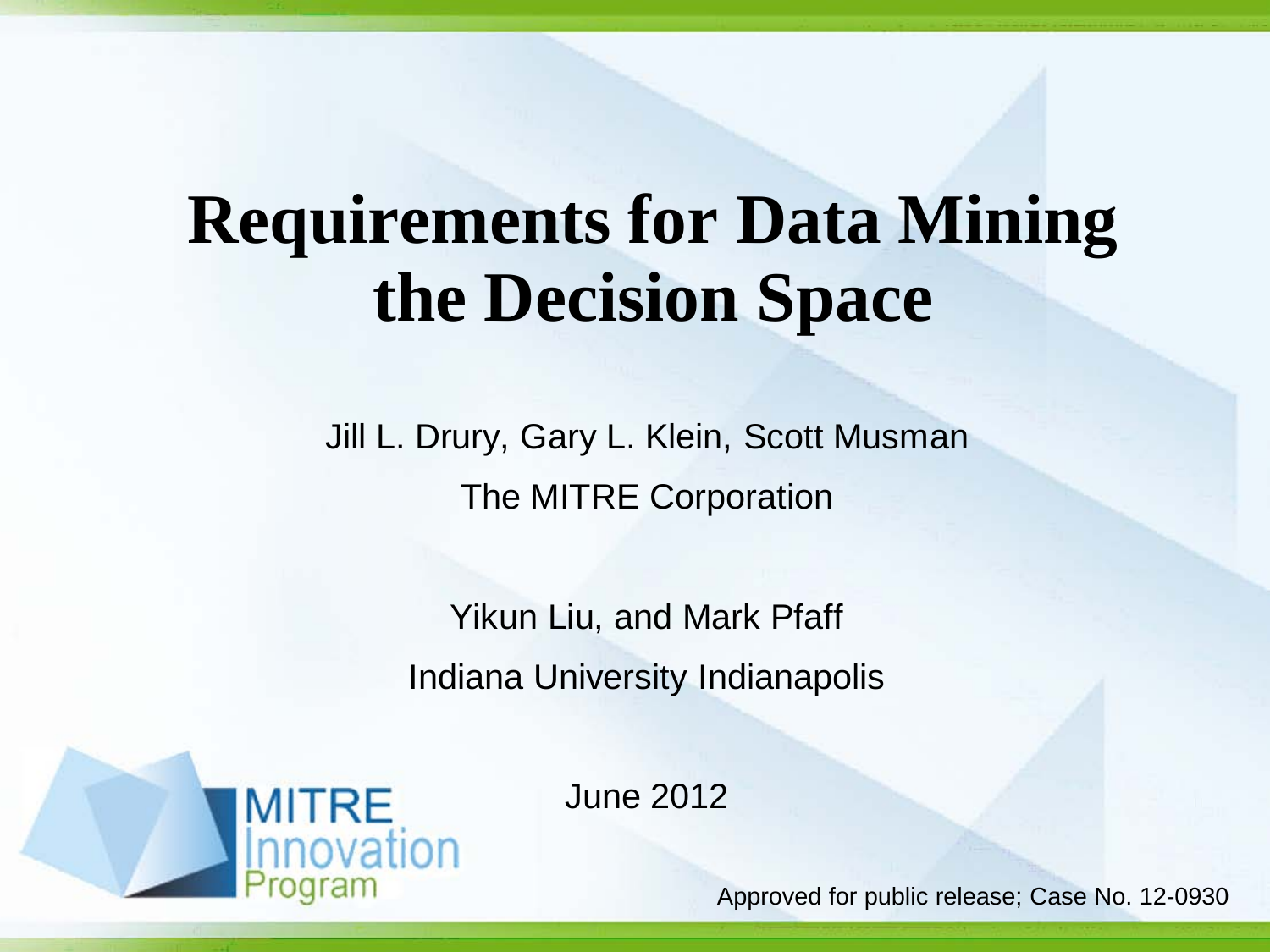# **Research goal**



**Enable decision makers to attain deep levels of option awareness and choose a robust option via data mining visualizations of the decision space**



Photo: Army Joint Support Team, usacac.army.mil/cac2/AJST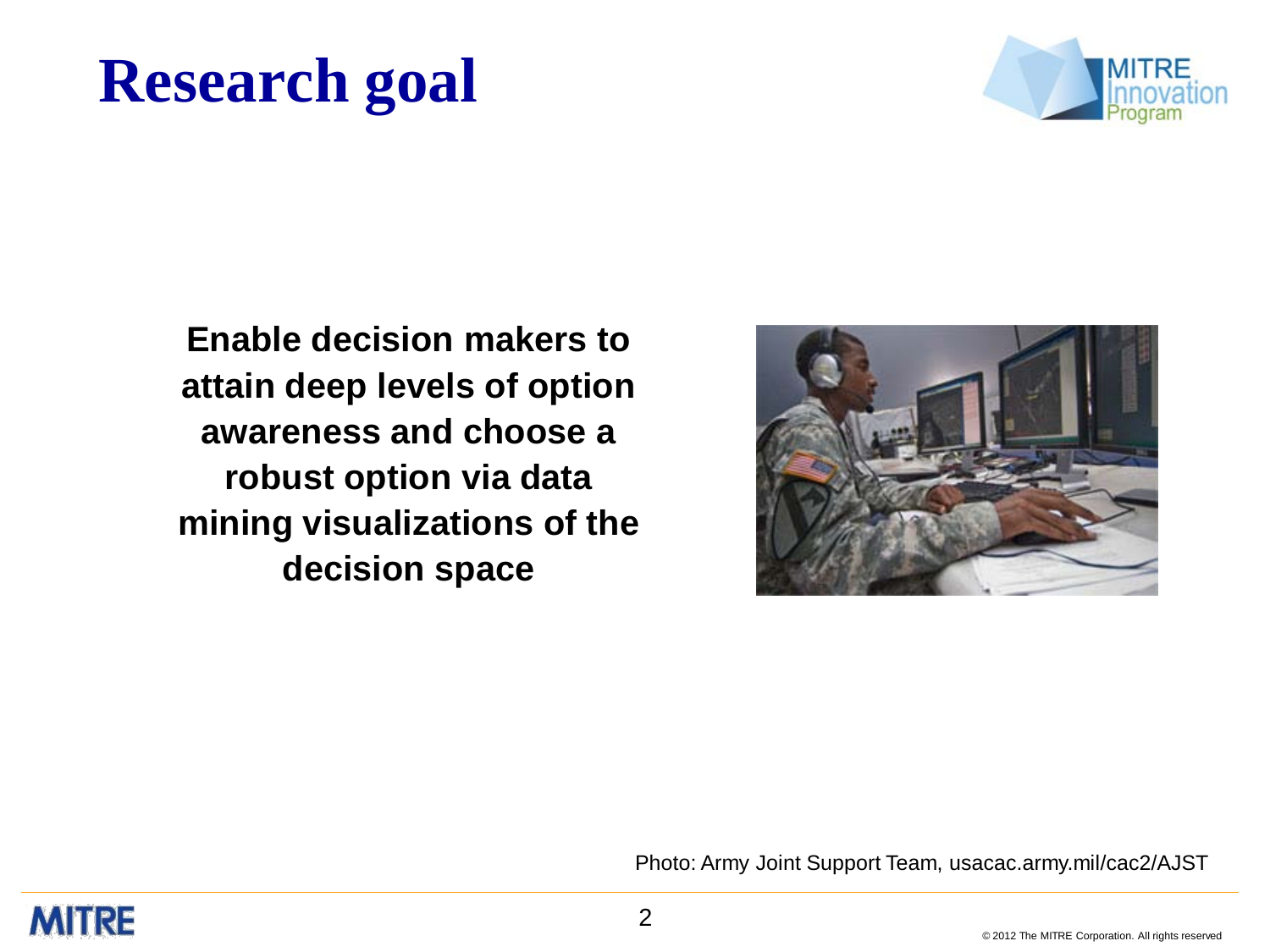## **Problem**



**Decision makers need, and often have, an abundance of facts about the situation**



**Especially under uncertainty, they need, but don't often have, information that aids comparing the relative desirability of possible options**

**We are bridging this situation space-to-decision space gap**

|            | <b>Situation Space</b>                                           | <b>Decision Space</b><br>(*Hall et al., 2007)                         |  |  |
|------------|------------------------------------------------------------------|-----------------------------------------------------------------------|--|--|
| Components | <b>Descriptive</b><br>information from<br>reports, sensors, etc. | Potential options and<br>possible<br>consequences                     |  |  |
| Outcome    | <b>Situation Awareness</b><br>(Endsley, 1988)                    | <b>Option Awareness</b><br>(Drury et al., 2009<br>Klein et al., 2010) |  |  |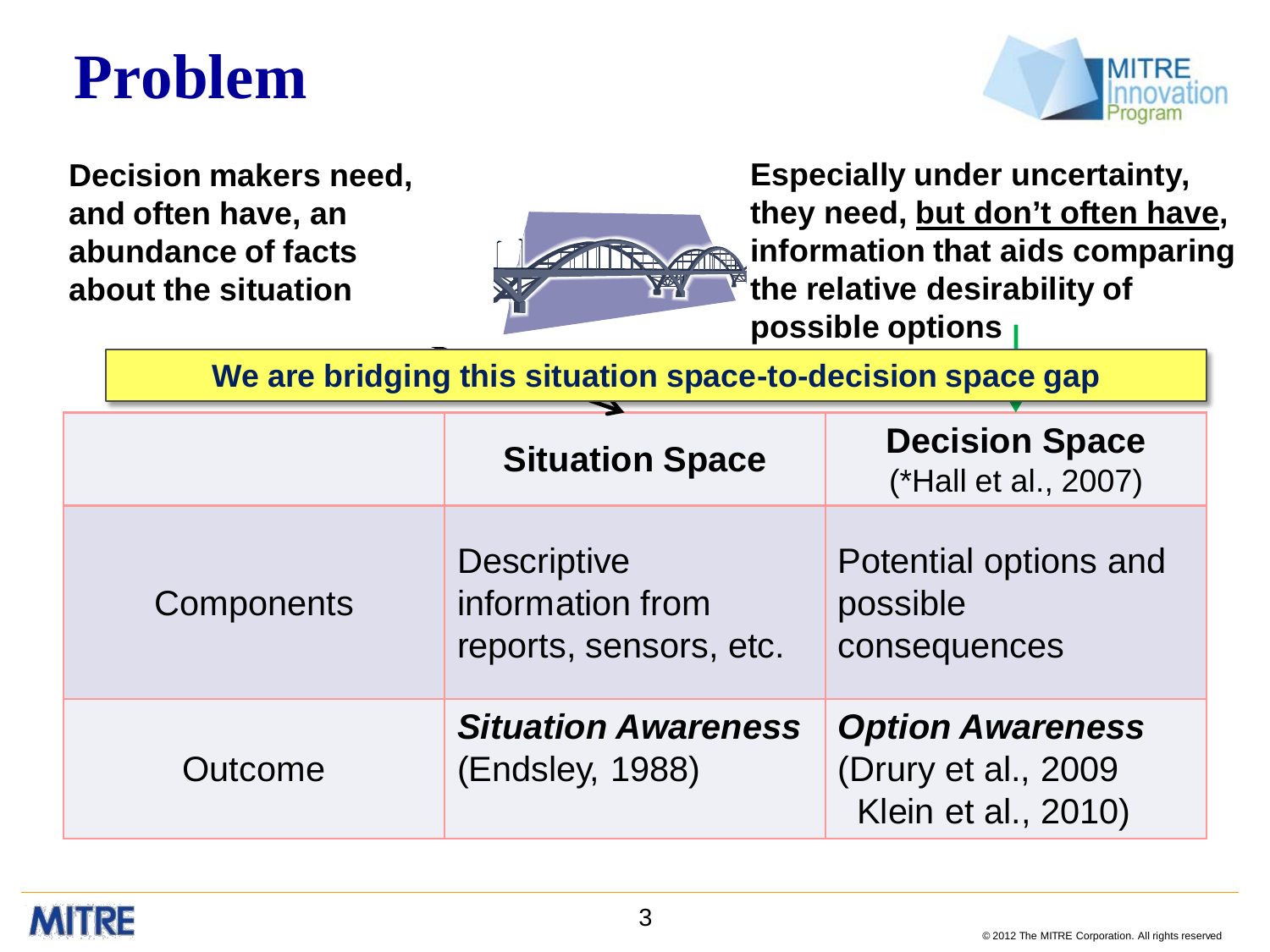#### © 2012 The MITRE Corporation. All rights reserved

# **How decision spaces can help**

- **A decision space visualization provides comparative information about options –** *Option Awareness*
- **For each option, multiple conditions are tested that result in a range of plausible costs (or other measures)**
- **These conditions and their costs can be generated in a number of ways**
- **Graphics like box plots can visually clarify differences in cost distributions**
- **The decision space is a visual artifact that facilitates team collaboration**

**MIRE** 



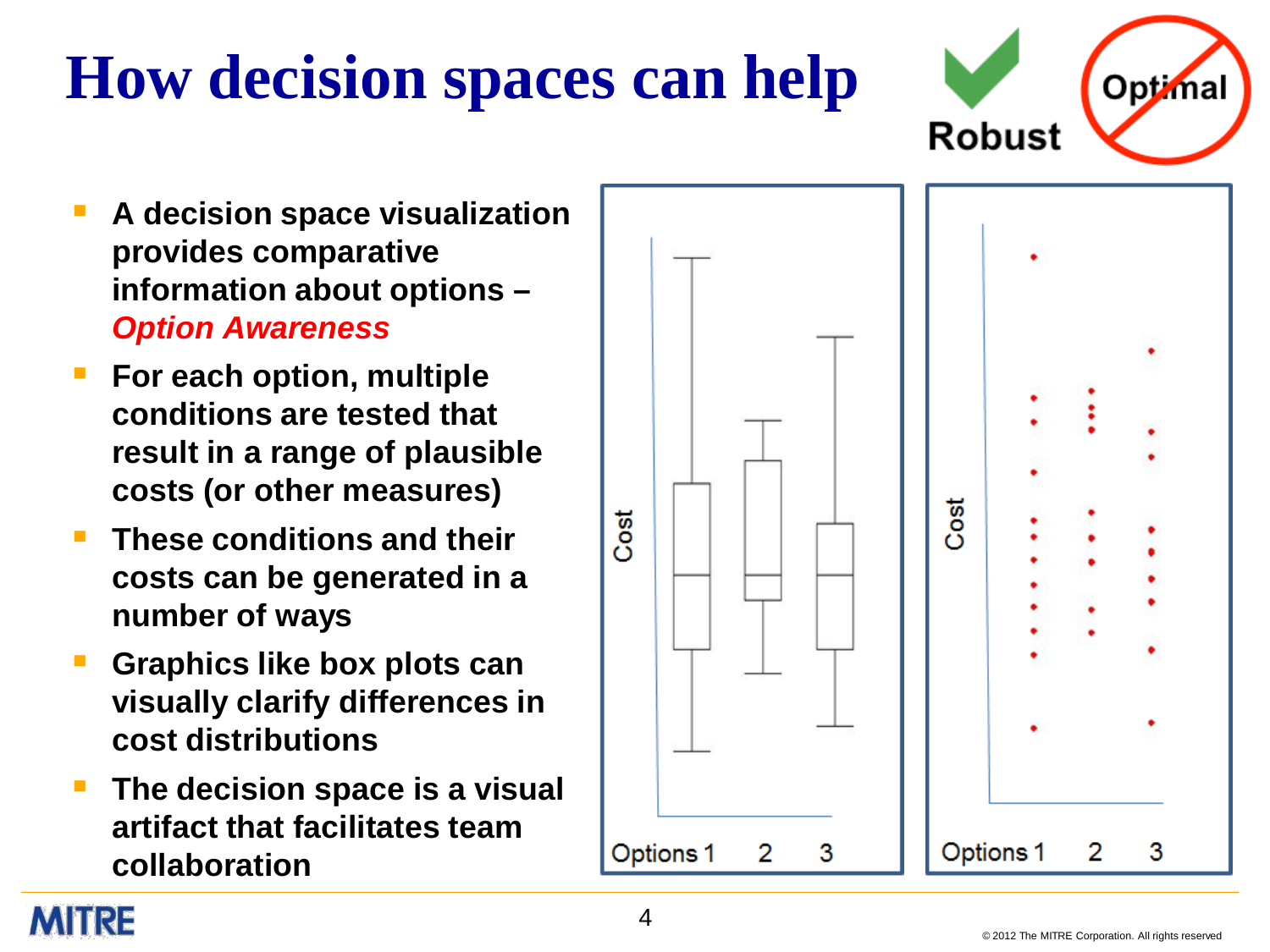### **Using decision spaces to attain Level-1 Option Awareness**



- **Showing frequencies, not probabilities, reduces decision biases**
- **Scores futures by cost or other metric; assuming an example fire scenario:**
	- **Cost of sending the trucks**
	- **The immediate damage and casualties that occurred**
	- **Damage that might occur elsewhere in the near future because the committed trucks are now unavailable**
- **Seeing the shape of the distributions yields** *Level-1 Option Awareness*

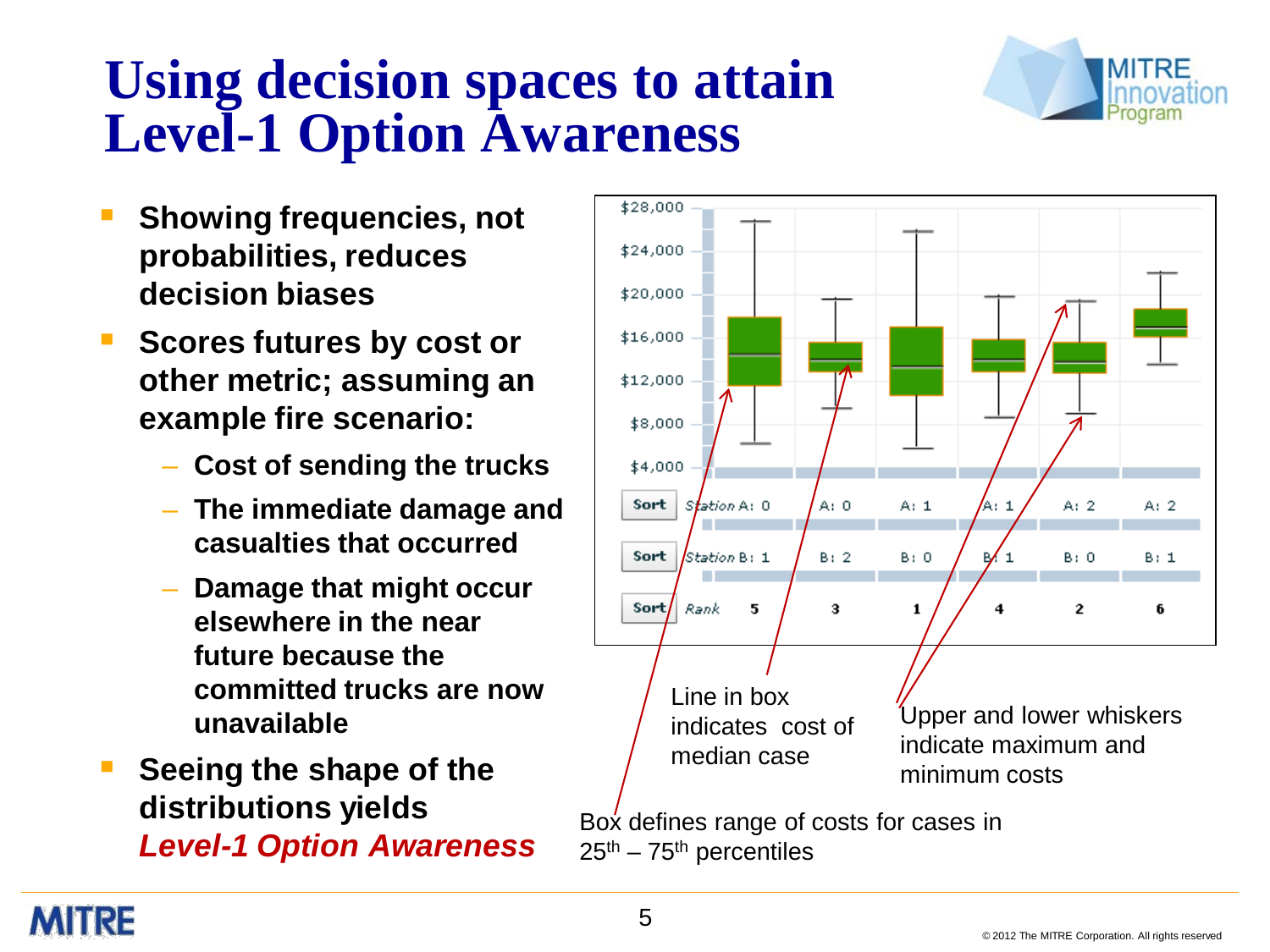# **Additional Option Awareness levels**



- **But there are two more levels of Option Awareness**
- **Analogous to the levels of Situation Awareness defined by Endsley (1988, 2000)**
- **To dig into the data at Option Awareness Levels 2 and 3, we are using** *data mining***:**
	- **The analysis step of the process of extracting patterns and discovering knowledge in data**



Option Awareness Levels

| Perception and      |  |  |  |
|---------------------|--|--|--|
| comprehension of    |  |  |  |
| relative robustness |  |  |  |
| of alternative      |  |  |  |
| options             |  |  |  |
| Level 1             |  |  |  |

Perception and comprehension of relationships between factors underlying the option outcomes **Level 2**

Projection of underlying relationships to adjusted or new options **Level 3**

**Decision**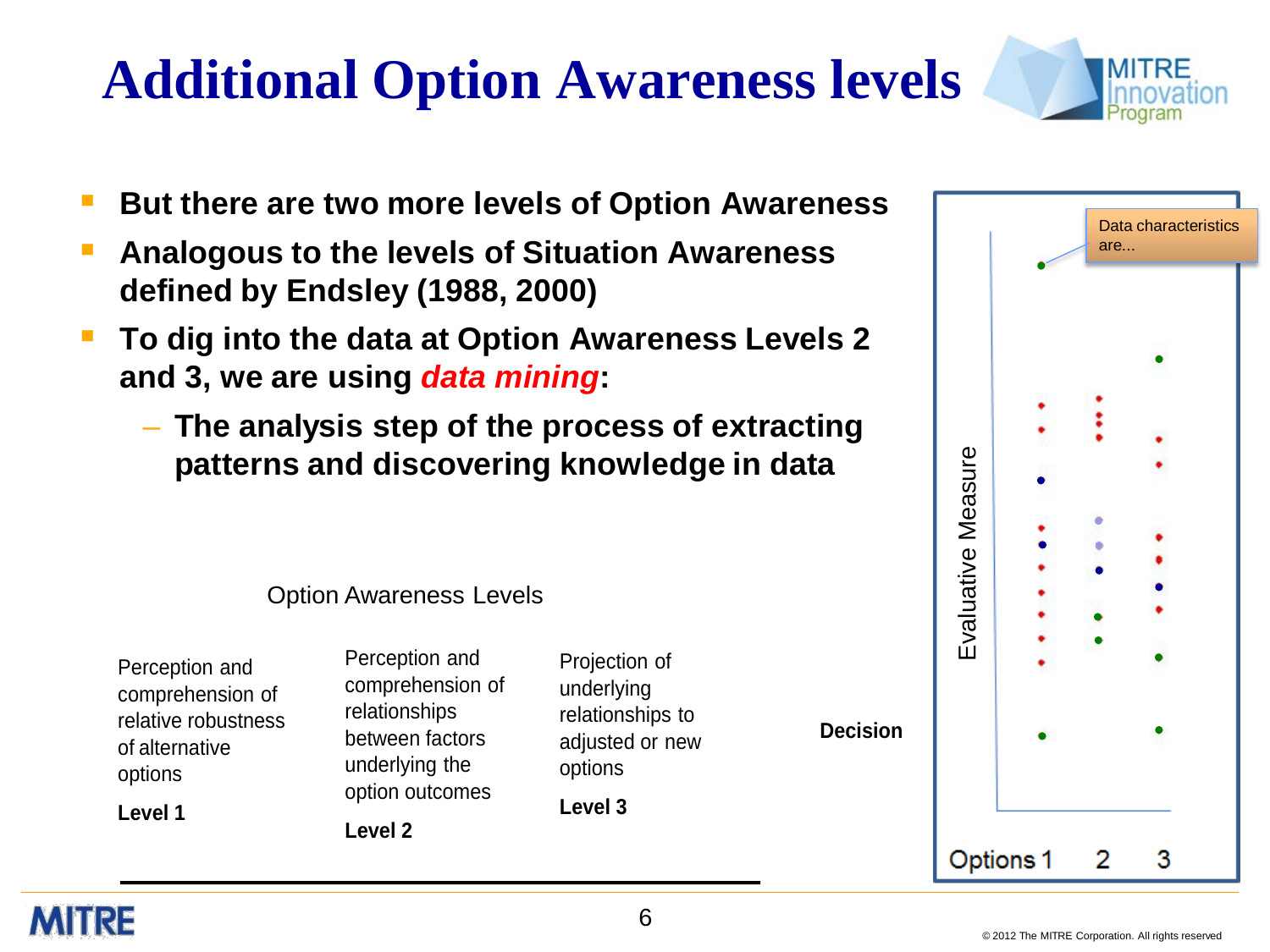# **Focus of this paper**



- **Our prior research showed that having Level-1 Option Awareness enables faster, more correct, and more confident decisions**
- **Now we're investigating Level-2 and -3 Option Awareness via a decision aid that enables interactive mining of the data**
	- **As a first step, we defined requirements for a novel interactive decision support system**
		- **Combining interactive data mining and frequency-formatted decision space visualizations for the first time**
		- **Using prototype mock-ups to explore how requirements could be satisfied**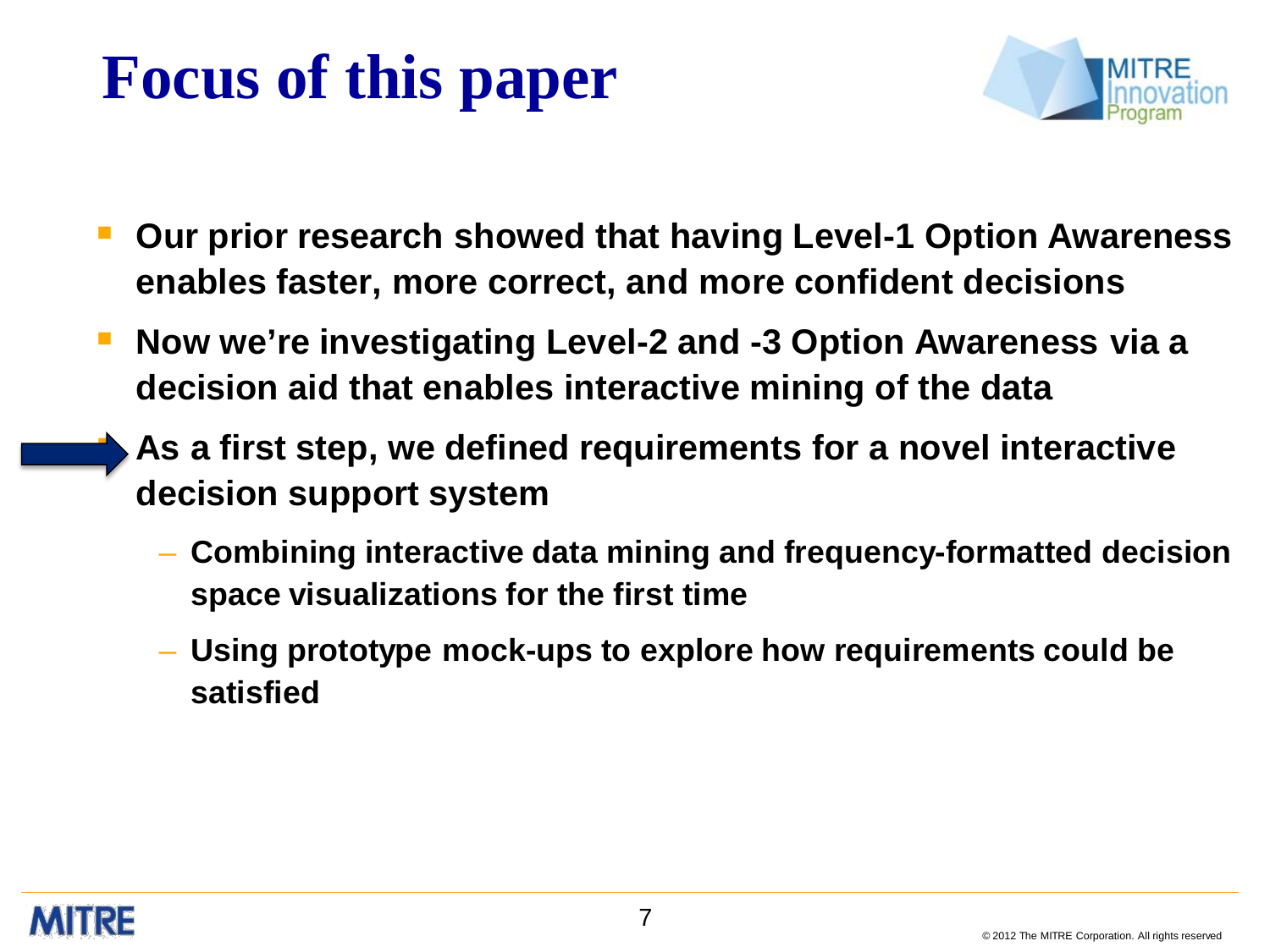### **Example domain: Emergency response command and control**



*Participants interact with the NeoCITIES testbed at Penn State (photo courtesy of PSU)*

- **Used NeoCITIES simulation model developed at Penn State U.**
	- **Discrete-event and time-stepped**
	- **Team-based**
- **Includes parameters such as:**
	- **Initial fire magnitude**
	- **Location of fire**
	- **Traffic congestion en route**
- **Decision makers can choose:**
	- **Number of firefighting vehicles**
	- **Where the equipment originates**

MITRF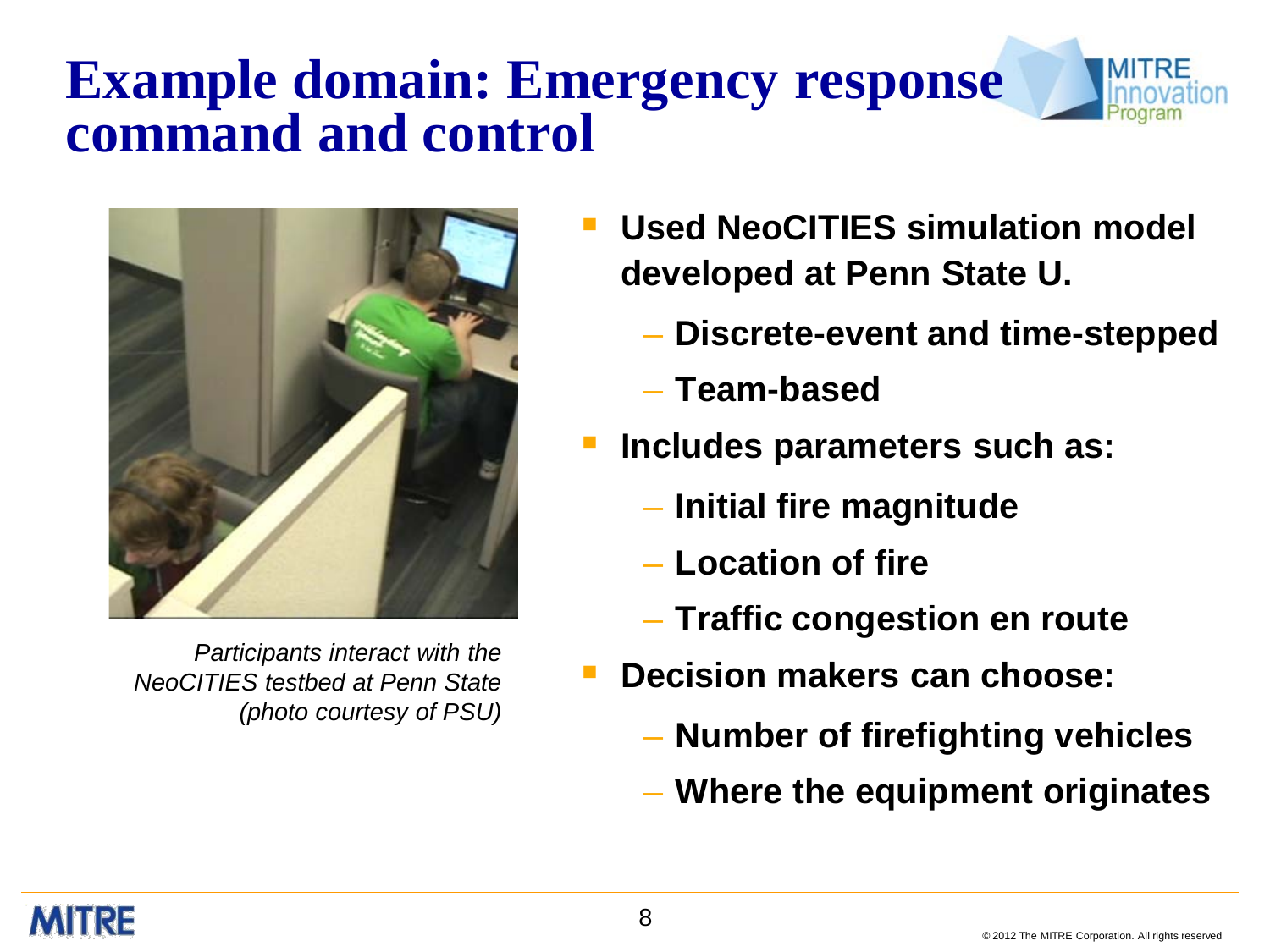#### © 2012 The MITRE Corporation. All rights reserved

# **Data mining**

- **Used Weka: open-source, general-purpose tool developed at the University of Waikato**
- **User enters criterion to delimit good versus bad outcomes from the simulation**
- **J48 algorithm in Weka produces a classifier tree**
	- **Hierarchical structure**
	- **Starts with one node that represents an attribute that provides the greatest discrimination among outcomes**
	- **Each successively lower level tree branches either lead to another discriminatory factor or to a leaf node**
	- **Current format is for research only; will likely show users another data presentation**





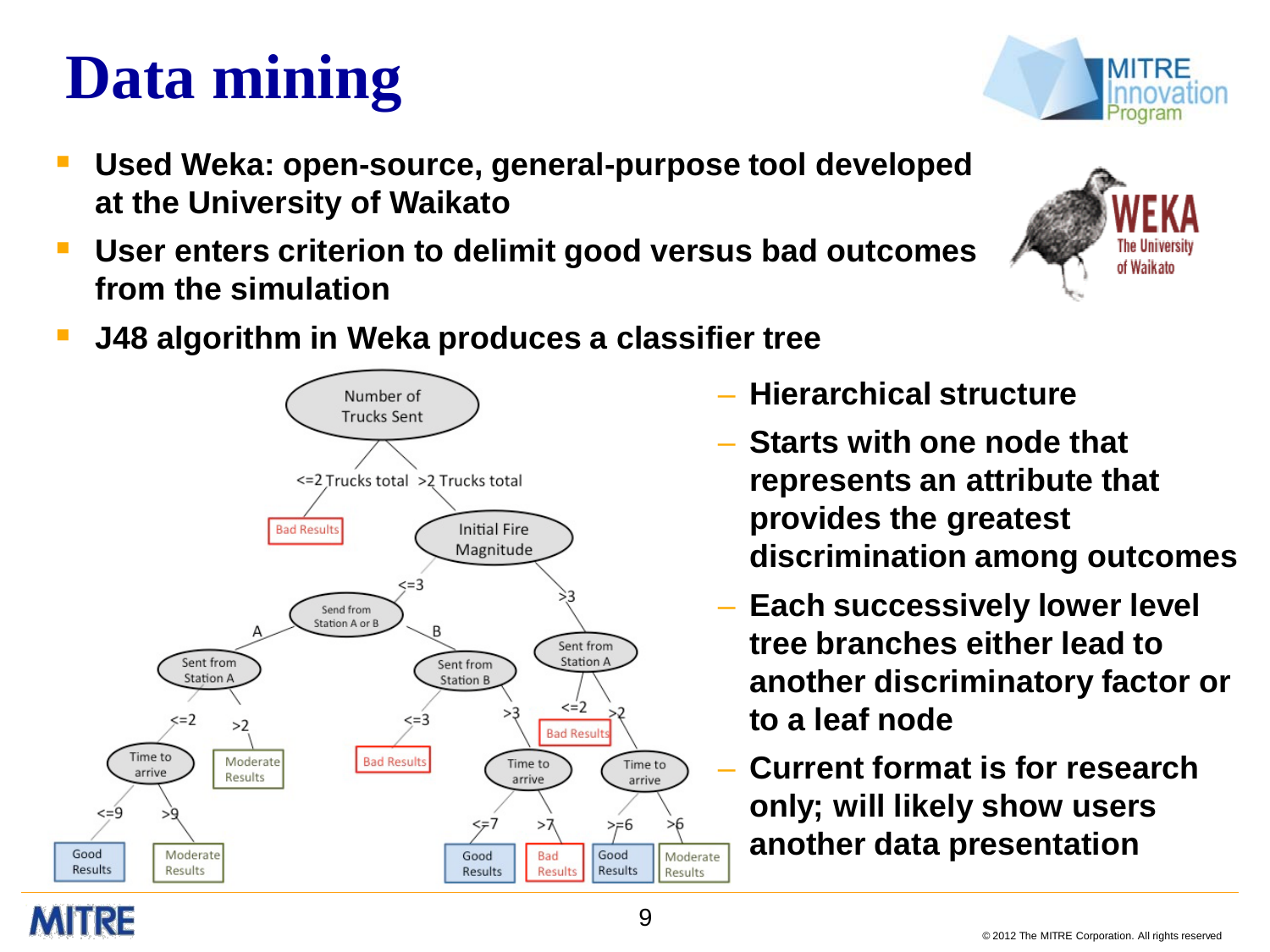# **Requirements: Overall goal**



| <b>Regmt#</b>        | 1.0 Overall Goal                                                                                                   |      |  |  |
|----------------------|--------------------------------------------------------------------------------------------------------------------|------|--|--|
| <b>Regmt</b>         | The system shall enable the user to see<br>which options have more robust<br>outcomes                              |      |  |  |
| <b>Rational</b><br>e | To aid understanding decision choices,<br>users will want to find options that have<br>a majority of good outcomes |      |  |  |
| <b>OA level</b>      |                                                                                                                    | Cost |  |  |
|                      |                                                                                                                    |      |  |  |

**MITRE** 

3

2

Options 1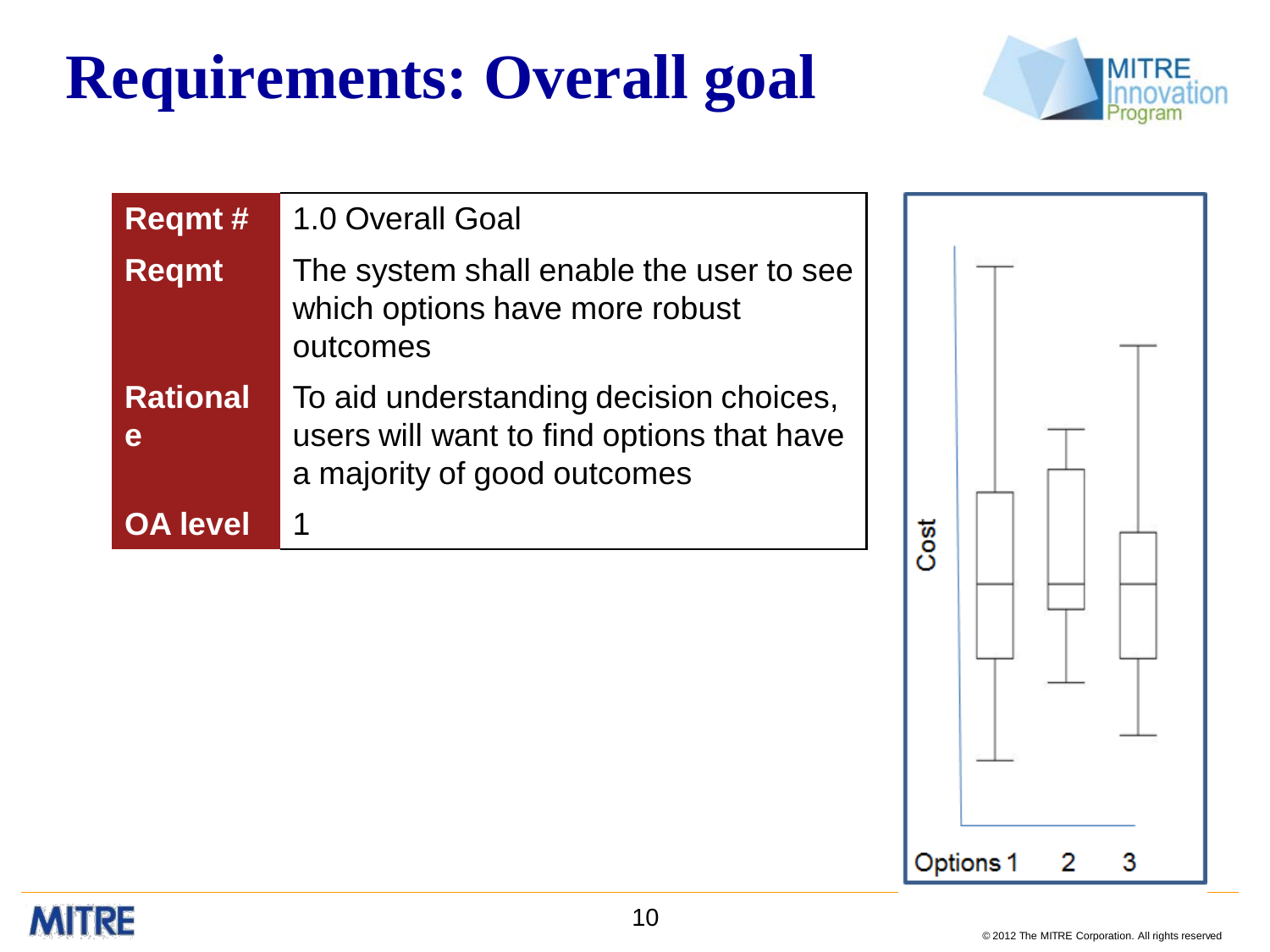# **Requirements: Robustness support**

**Reqmt #** 1.1 Robustness Support

**Reqmt** The system shall enable the user to see options, when they exist, that have the possibility of being made more robust after being modified to mitigate the conditions leading to bad outcomes and/or facilitate conditions leading to good outcomes.

**Ration-**

**Ration-** Options that have conditions that lend themselves to being shaped are more attractive.

2 and 3



Example of earlier work: Pandemic Disease Spread Option Analysis Simulation Model – with Jennifer Mathieu

MIRE

**OA levels**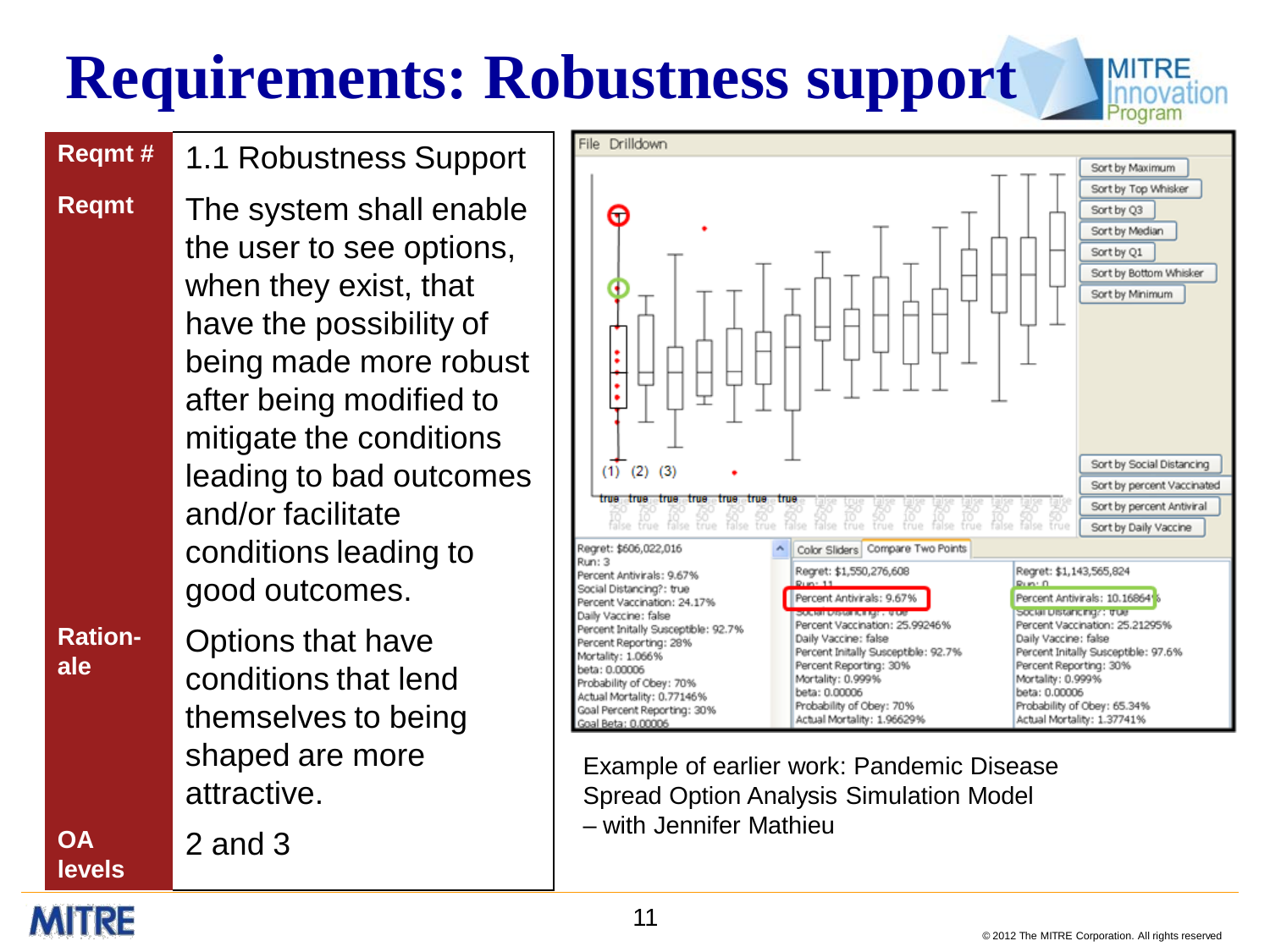# **Requirements: Data exploration support**





Number of Trucks Sent

> user in exploring the data in real-time, such that the user can immediately see the relationship between the change in their selection and the results. Research shows that

performance can be improved by allowing people to make dynamically changing selections and see the results of the changes in real time.

**OA** Applicable to all three levels.

#### MIRE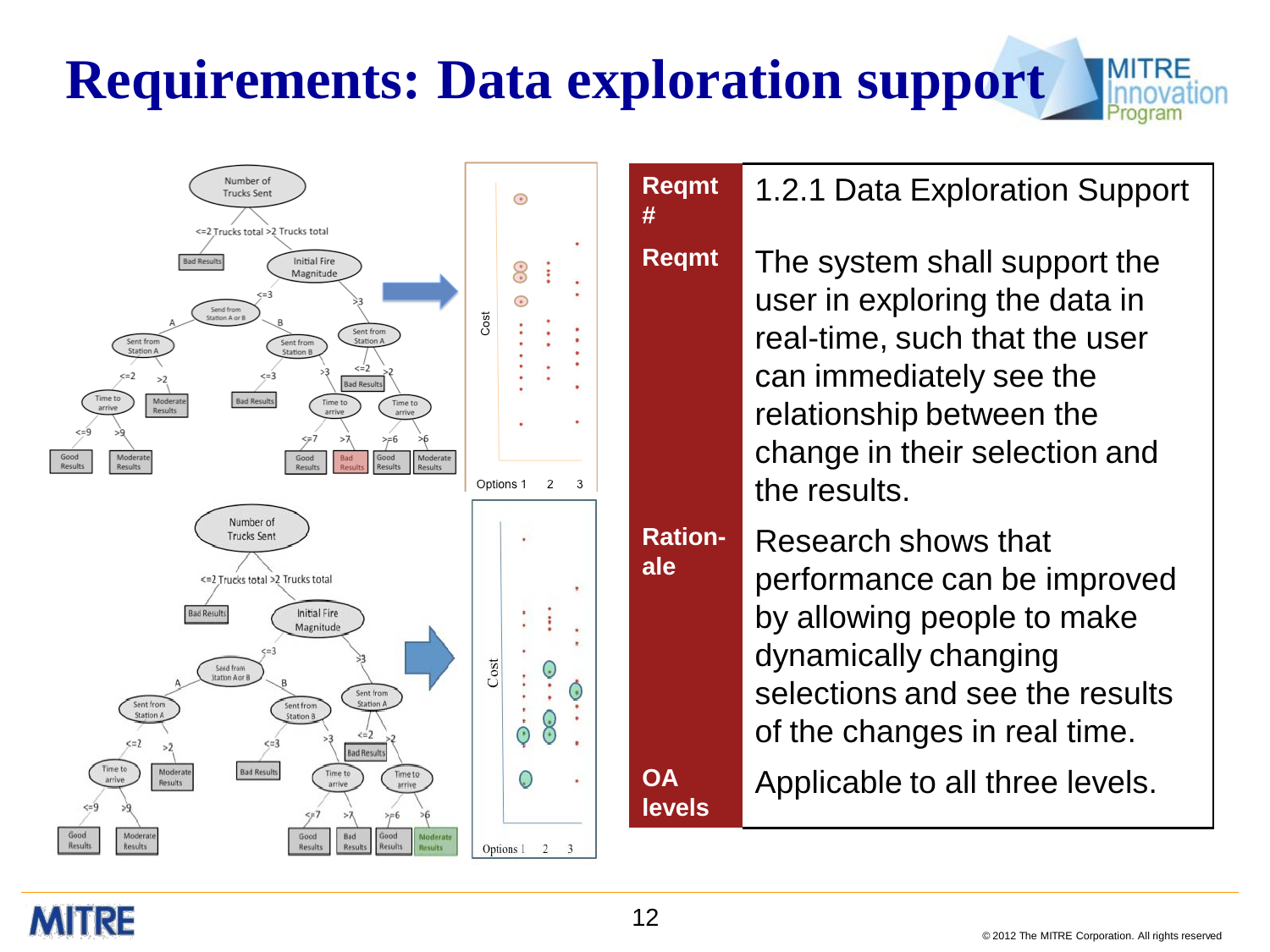# **Requirements: Data exploration support (2)**

| <b>Regmt#</b>    | 1.2.2 Data Exploration Support                                                                                                                                                                 |
|------------------|------------------------------------------------------------------------------------------------------------------------------------------------------------------------------------------------|
| <b>Regmt</b>     | The system shall support the user in identifying which conditions<br>yield similar outcomes.                                                                                                   |
| <b>Rationale</b> | Users want to know what conditions will tend to lead to better or<br>worse outcomes so that they can choose or modify an option<br>with the result that more satisfactory outcomes will occur. |
| <b>OA levels</b> | Applicable to all three levels.                                                                                                                                                                |

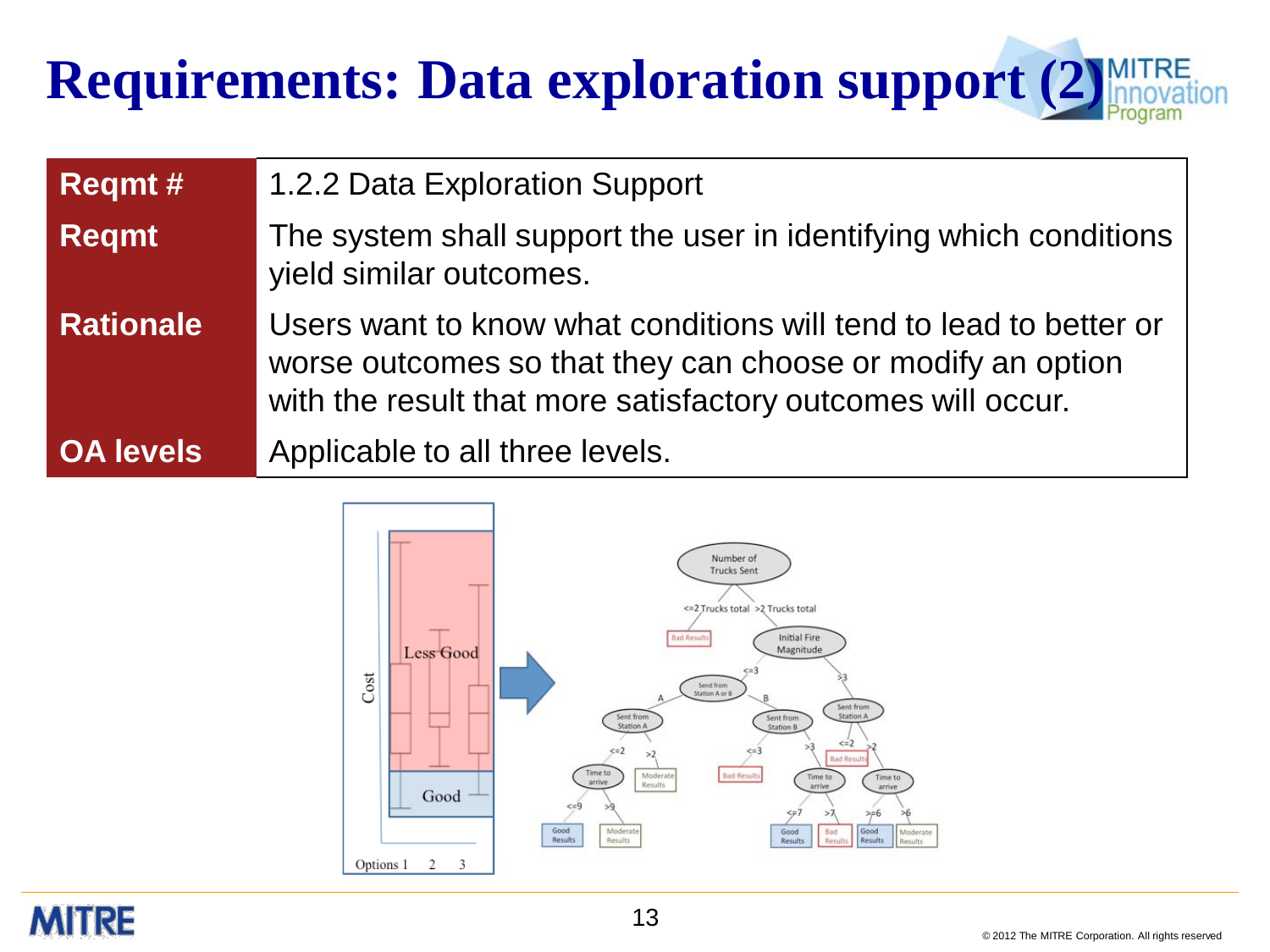# **1.2.3 GUI support for data exploration**

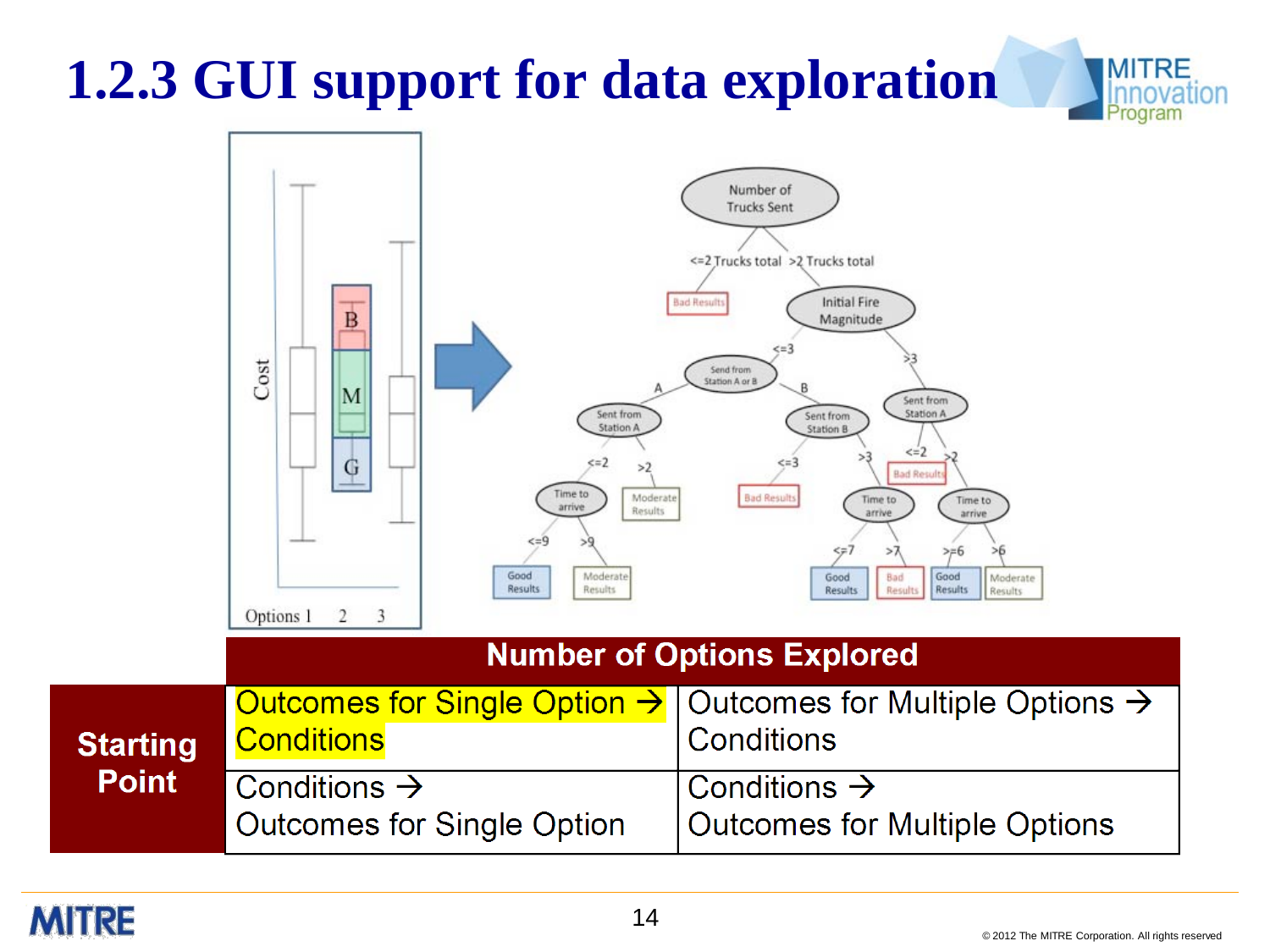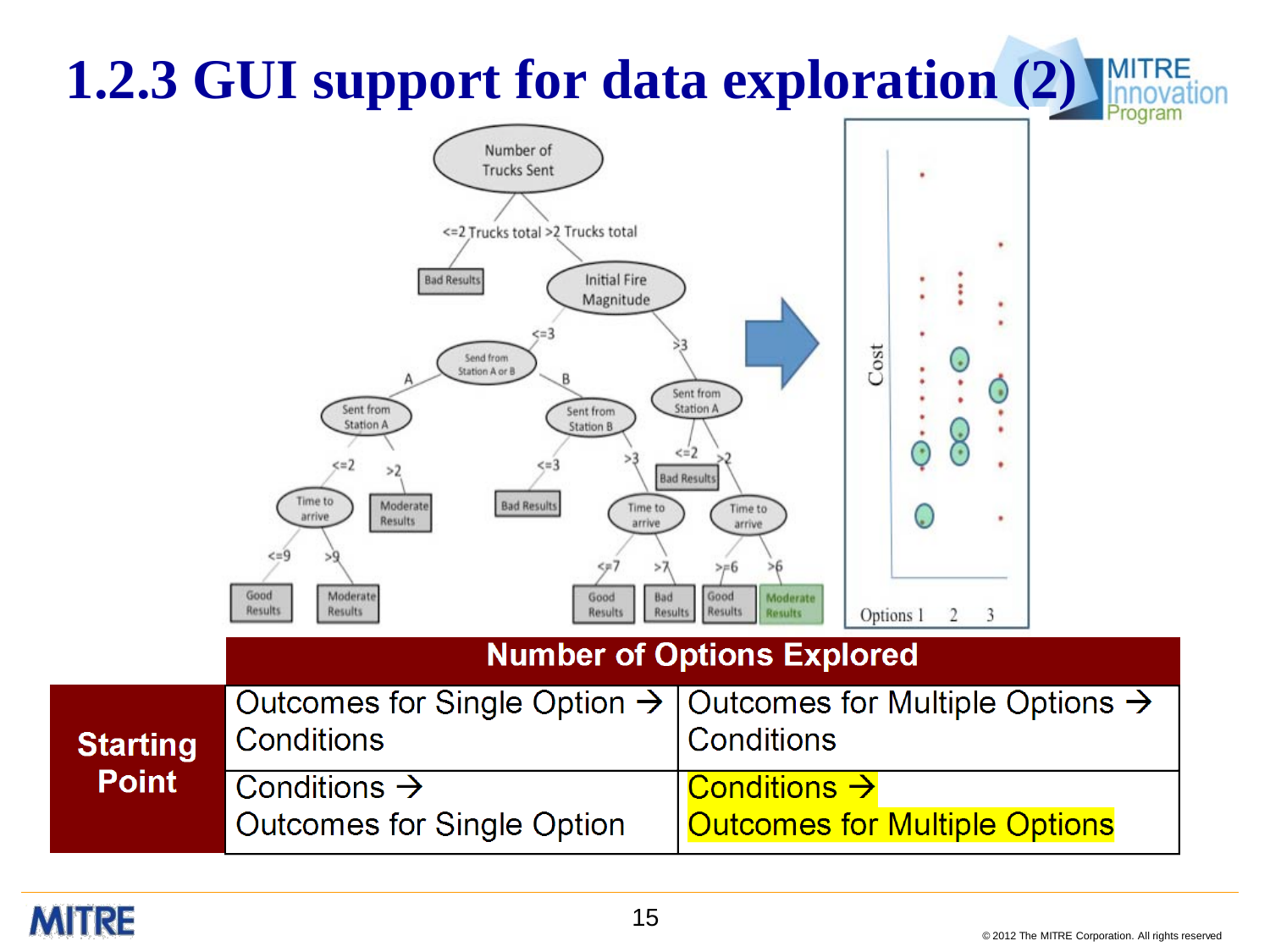### **Requirements: More GUI support for data exploration**



Example of earlier work: Pandemic Disease Spread Option Analysis Simulation Model – with Jennifer Mathieu

#### **MITRE**

**#**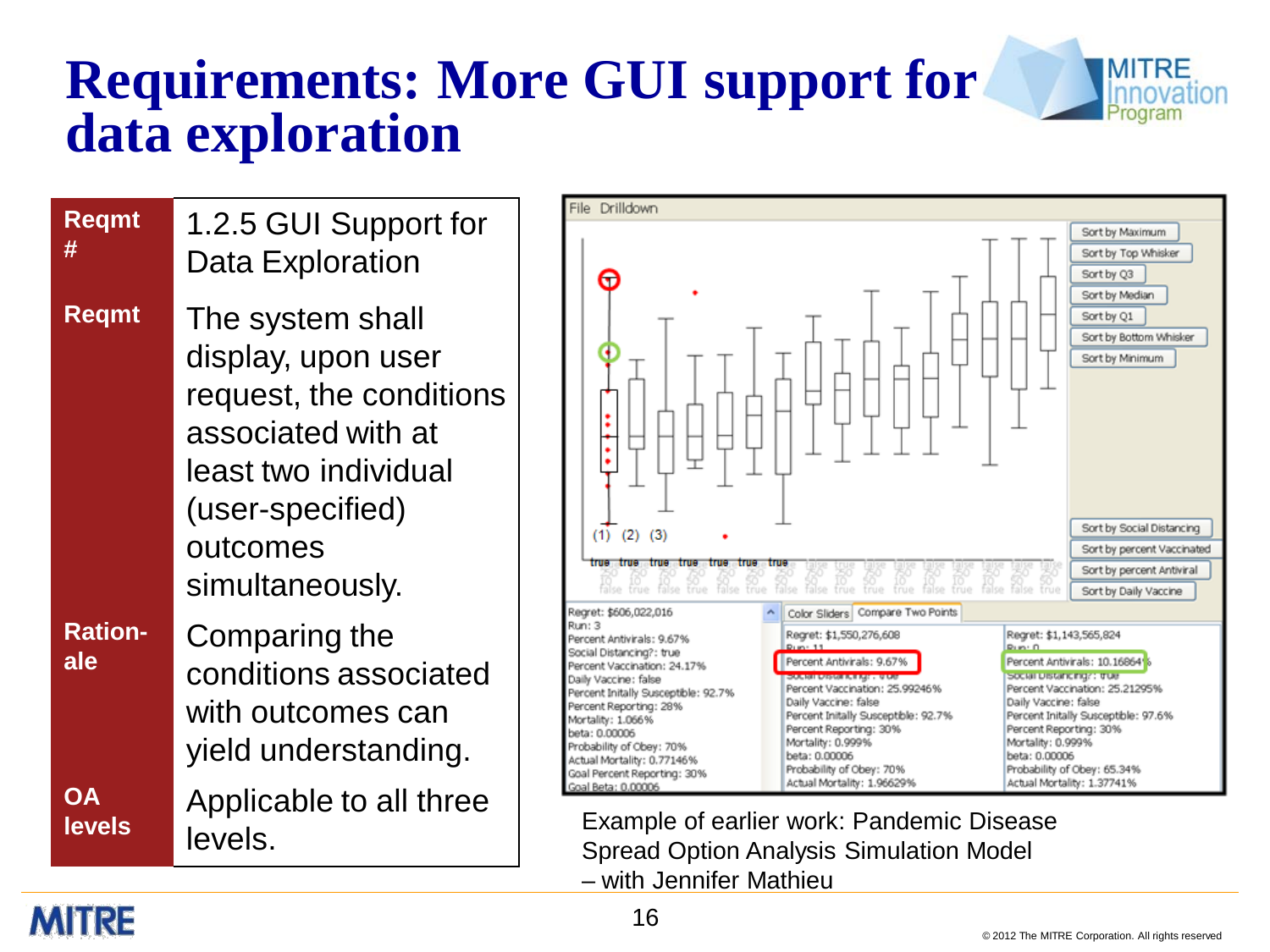### **Requirements: More GUI support for data exploration**



Example of earlier work: Pandemic Disease Spread Option Analysis Simulation Model – with Jennifer Mathieu